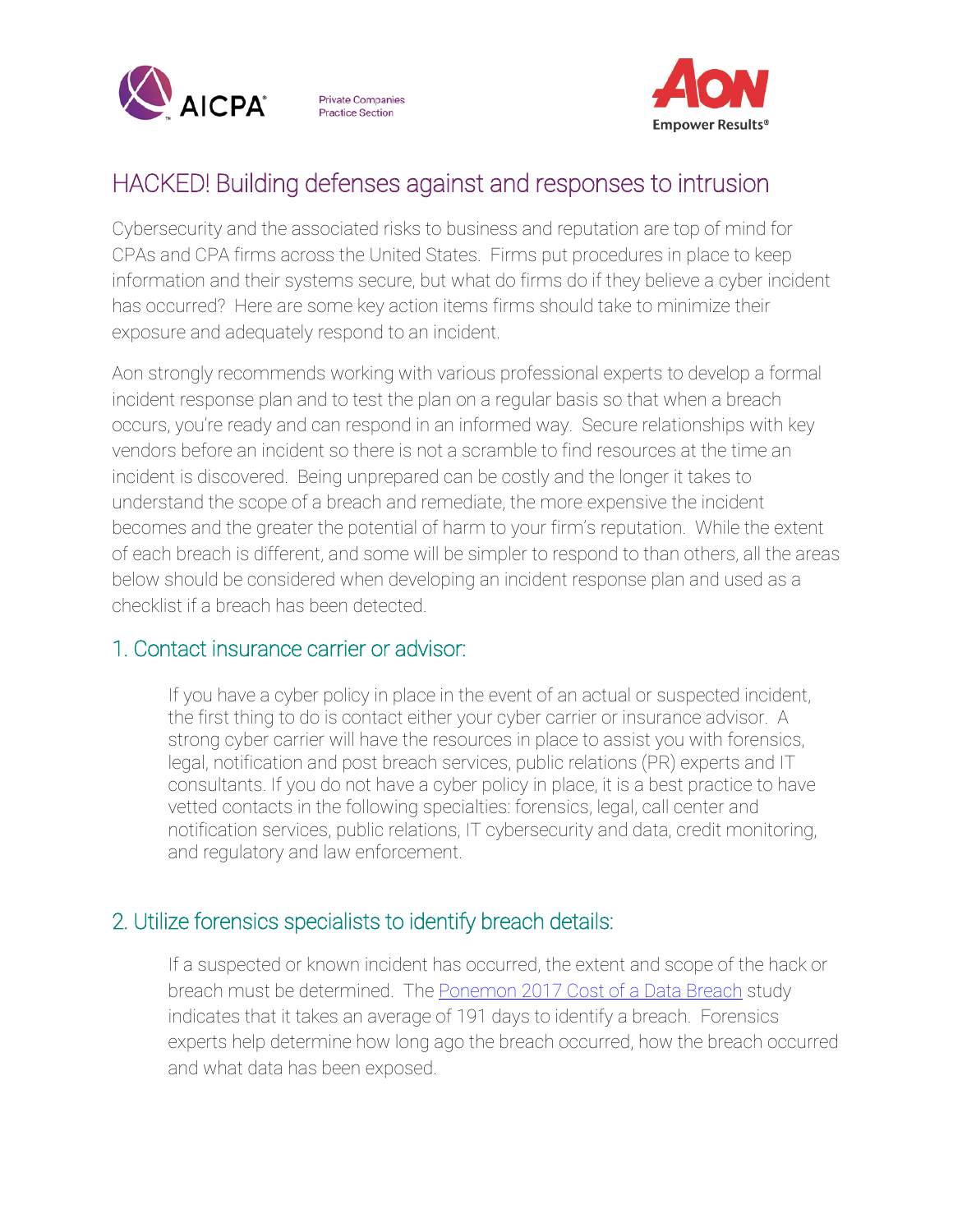

**Private Companies Practice Section** 



# 3. Consult with applicable legal experts/regulators:

Once it has been determined that data has or potentially has been exposed and to what extent, the legal experts will be able to determine what needs to occur next. The resident state of an impacted individual is the applicable state law for that individual. Each state has various requirements based upon the specifics of a breach including how notifications need to be communicated. Attorneys that specialize in data breaches will be able to assist with this as well as understanding if credit monitoring must be offered. If not required by law, there is always the option for voluntary notification and credit monitoring due to the specifics of the breach to help reduce loss of clients or harm to a business's reputation. In addition, there may be a requirement to inform various regulatory bodies depending upon the location and circumstances.

# 4. Complete required notifications and/or credit monitoring:

As noted above, attorneys specializing in data breaches can help with the notifications and determining if credit monitoring is required. Whether mandatory or voluntary, a credit monitoring provider will need to be obtained. Notifications will also need to be mailed and a call center needs to be hired or established with firm staff (who will need to be trained and dedicate time to take on call center responsibilities) to handle calls/complaints in response to the content of the notification and the breach.

## 5. Take steps towards remediation:

What caused the breach in the first place? If it was human error, additional training may be required. Regular training is one of the best prevention methods. If there was a systems issue, perhaps IT consultants need to be hired to help provide the guidance needed to secure the current system or install possible upgrades in security software.

#### 6. Restore data:

A good measure is to back data up on a regular basis. This will alleviate some of the time spent in trying to recreate lost or stolen data. Failure to backup data regularly may result in IT consultants tasked with helping to restore lost or stolen data which could disrupt business.